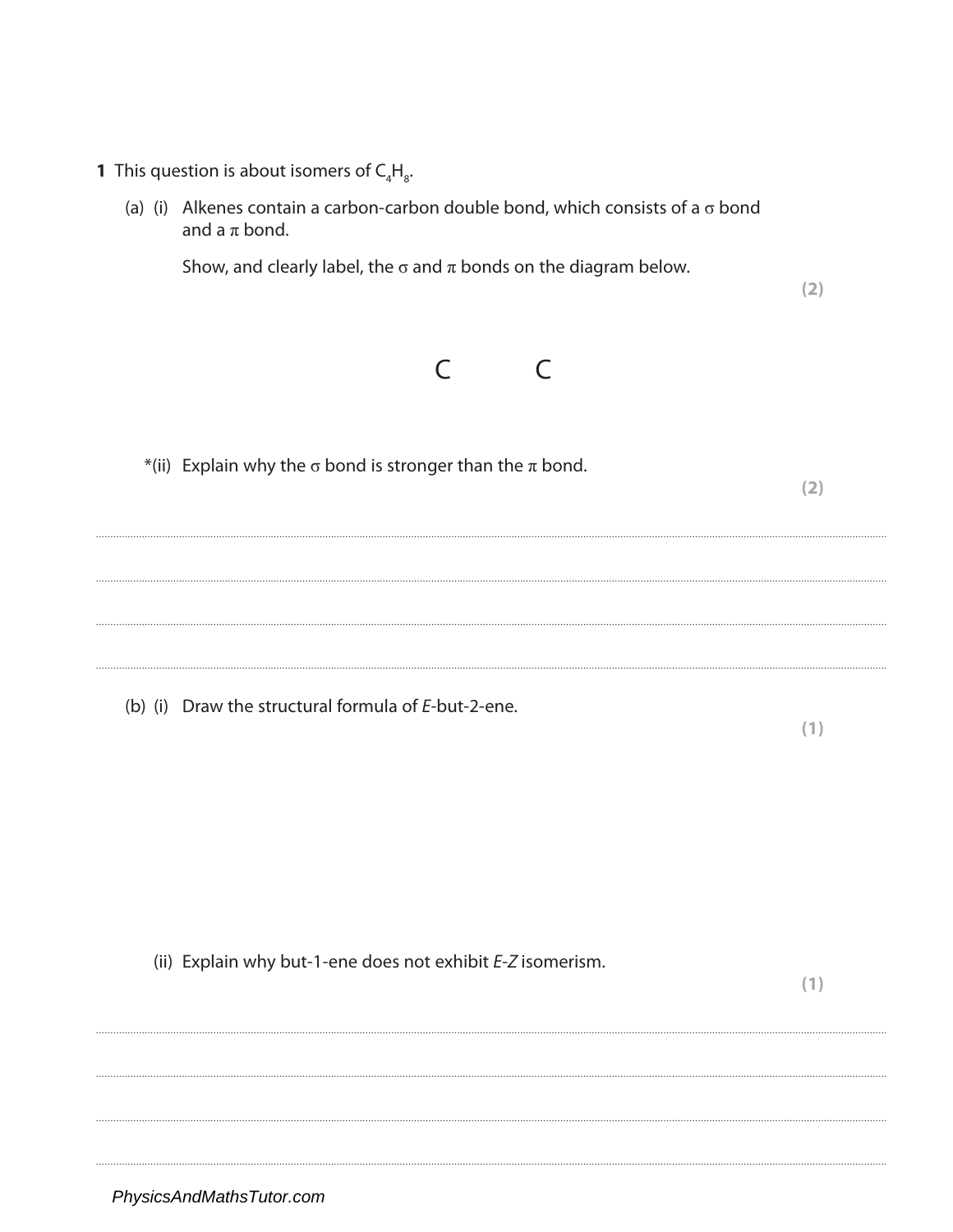(iii) Describe the result of the test for the presence of a  $C=C$  bond in E-but-2-ene using bromine water. Give the displayed formula of the organic product.

 $(2)$ 

Displayed formula of organic product:

(c) Another test for  $C = C$  bonds is the reaction with acidified potassium manganate (VII).

Describe the result of this test using **but-1-ene** and give the displayed formula of the organic product.

 $(2)$ 

Displayed formula of organic product: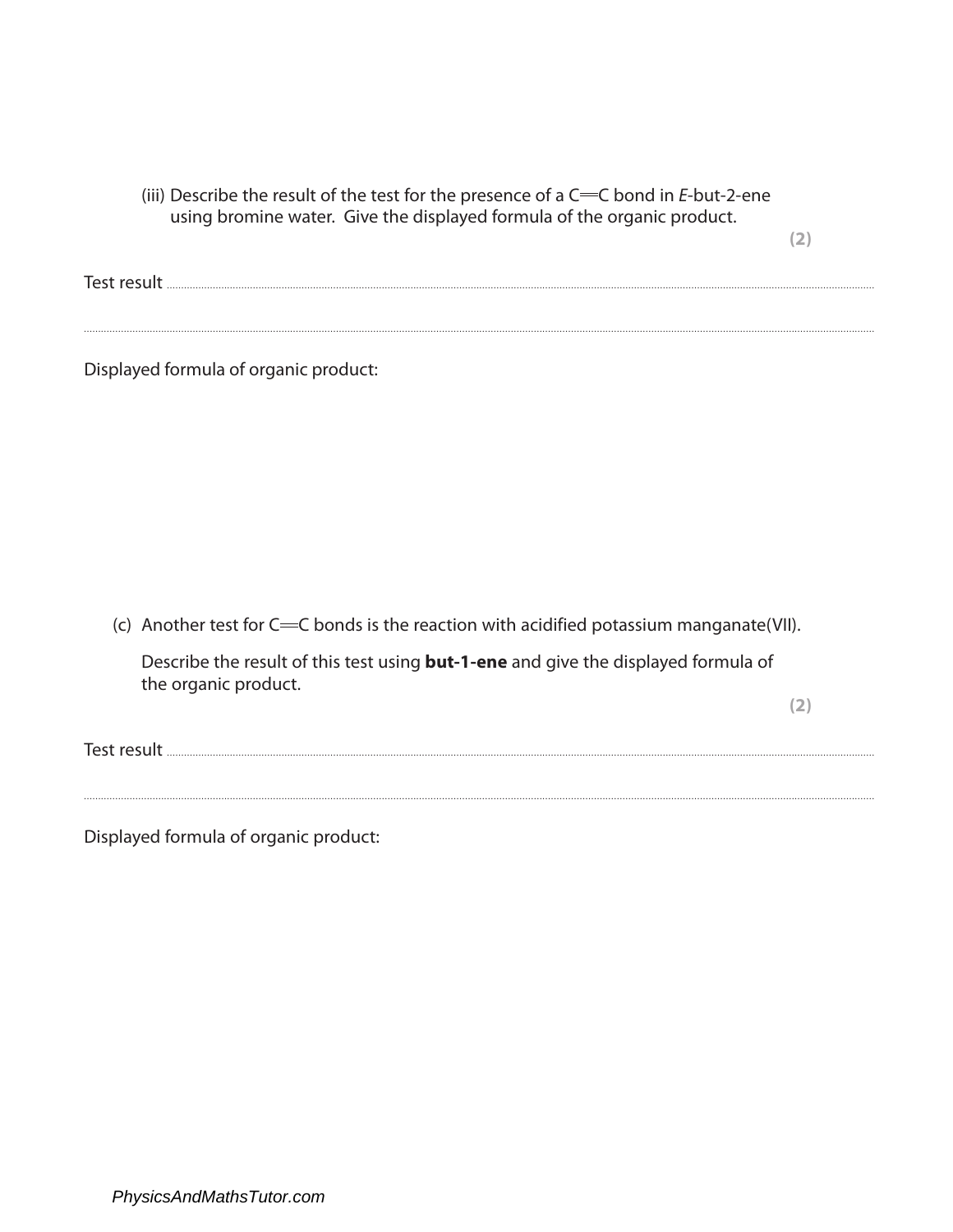(d) Another isomer of  $\mathsf{C}_4\mathsf{H}_8$  has the structure shown below.

$$
\begin{matrix} \text{CH}_2\text{=} \text{C--CH}_3 \\ \text{C--CH}_3 \\ \text{CH}_3 \end{matrix}
$$

(i) Name this isomer.

**(1)**

(ii) This isomer forms an addition polymer. Show the structure of this polymer by drawing **two** repeat units.

....................................................................................................................................................................................................................................................................................

**(1)**

(e) 'Polybutene' is the name used by cosmetic companies for a mixture of poly(but-1-ene) and poly(but-2-ene).

An American "eco-cosmetics" company says that though 'polybutene' is considered a safe ingredient in lip gloss, it is non-sustainable to use it.

....................................................................................................................................................................................................................................................................................

....................................................................................................................................................................................................................................................................................

Suggest **one** reason to justify this statement.

**(1)**

**(Total for Question = 13 marks)**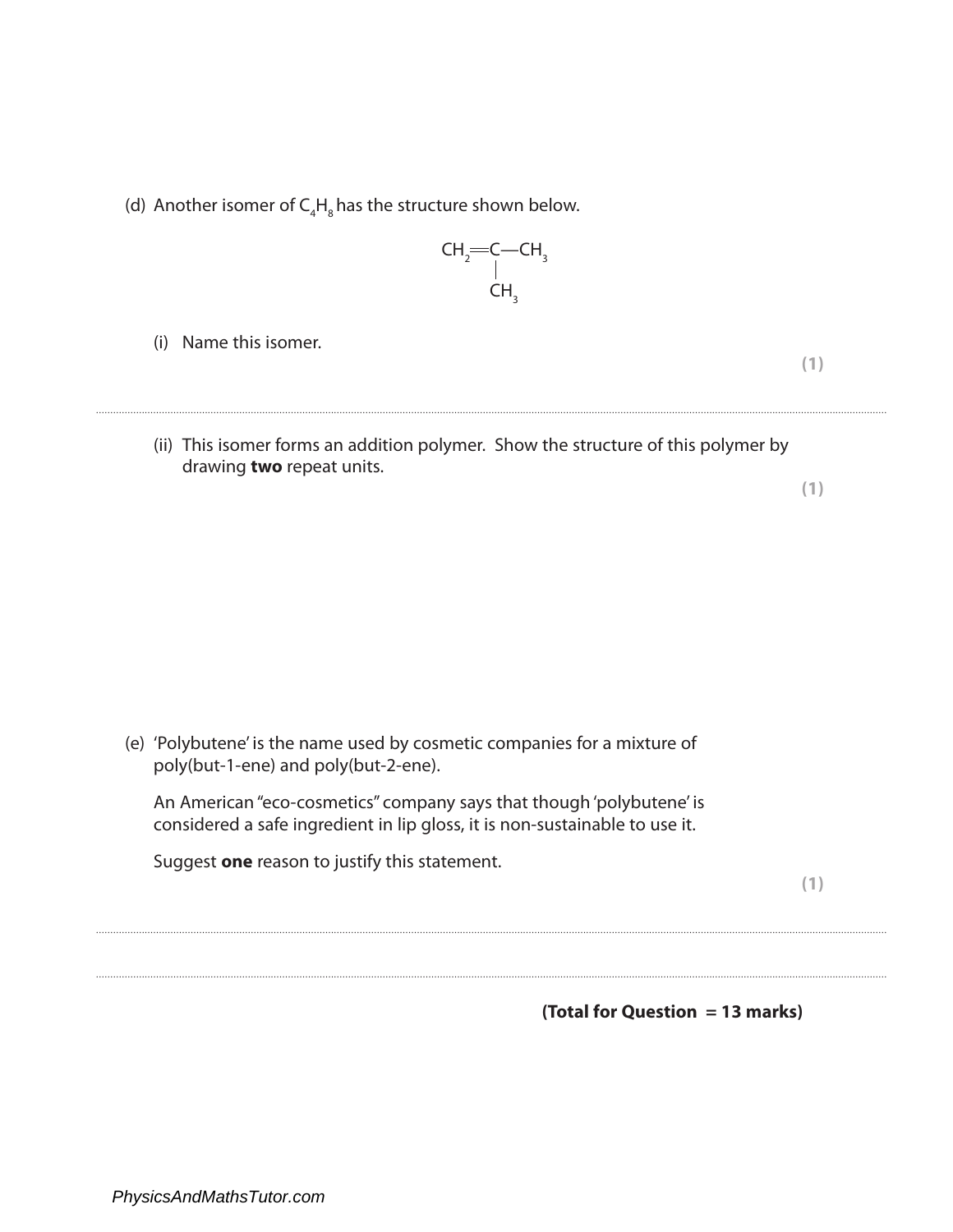| 2 (a) Explain how the atoms are held together by the covalent bond in a molecule of<br>hydrogen. | (1) |
|--------------------------------------------------------------------------------------------------|-----|
|                                                                                                  |     |
| (b) Draw the dot and cross diagrams for                                                          |     |
| methane, CH <sub>4</sub><br>(i)                                                                  | (1) |
|                                                                                                  |     |
|                                                                                                  |     |
|                                                                                                  |     |
| (ii) ethene, $CH_2=CH_2$                                                                         | (1) |
|                                                                                                  |     |
|                                                                                                  |     |
|                                                                                                  |     |
| (iii) nitrogen, $N_2$                                                                            | (1) |
|                                                                                                  |     |
|                                                                                                  |     |
|                                                                                                  |     |

(iv) the ammonium ion,  $NH_4^+$ 

 $(1)$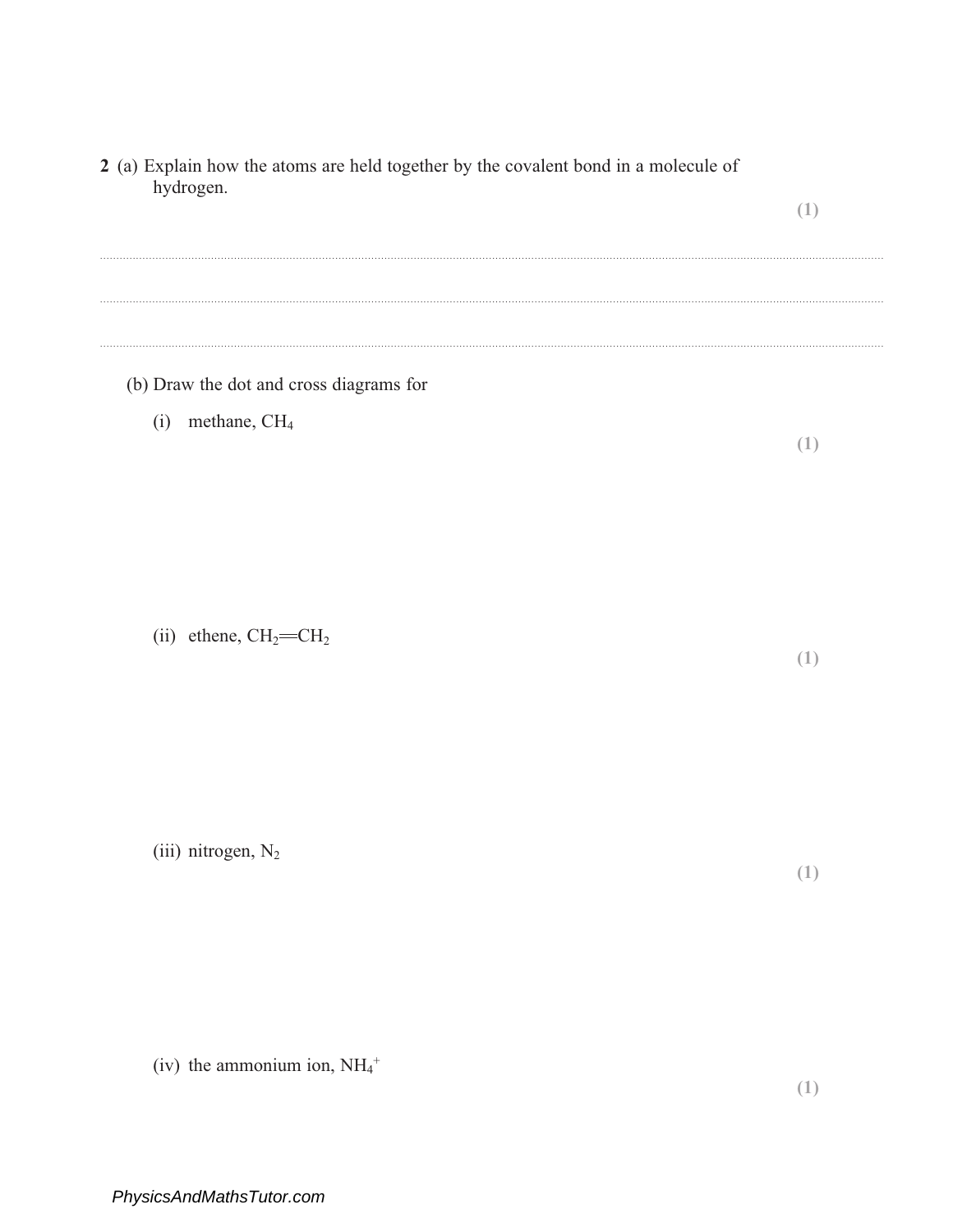- (c) Silicon exists in a giant covalent lattice.
- (i) The electrical conductivity of pure silicon is very low. Explain why this is so in terms of the bonding.  $(2)$  $\frac{1}{2}$  . The contract of the contract of the contract of the contract of the contract of the contract of the contract of the contract of the contract of the contract of the contract of the contract of the contract of t
	- (ii) Explain the high melting temperature of silicon in terms of the bonding.

(Total for Question 9 marks)

 $(2)$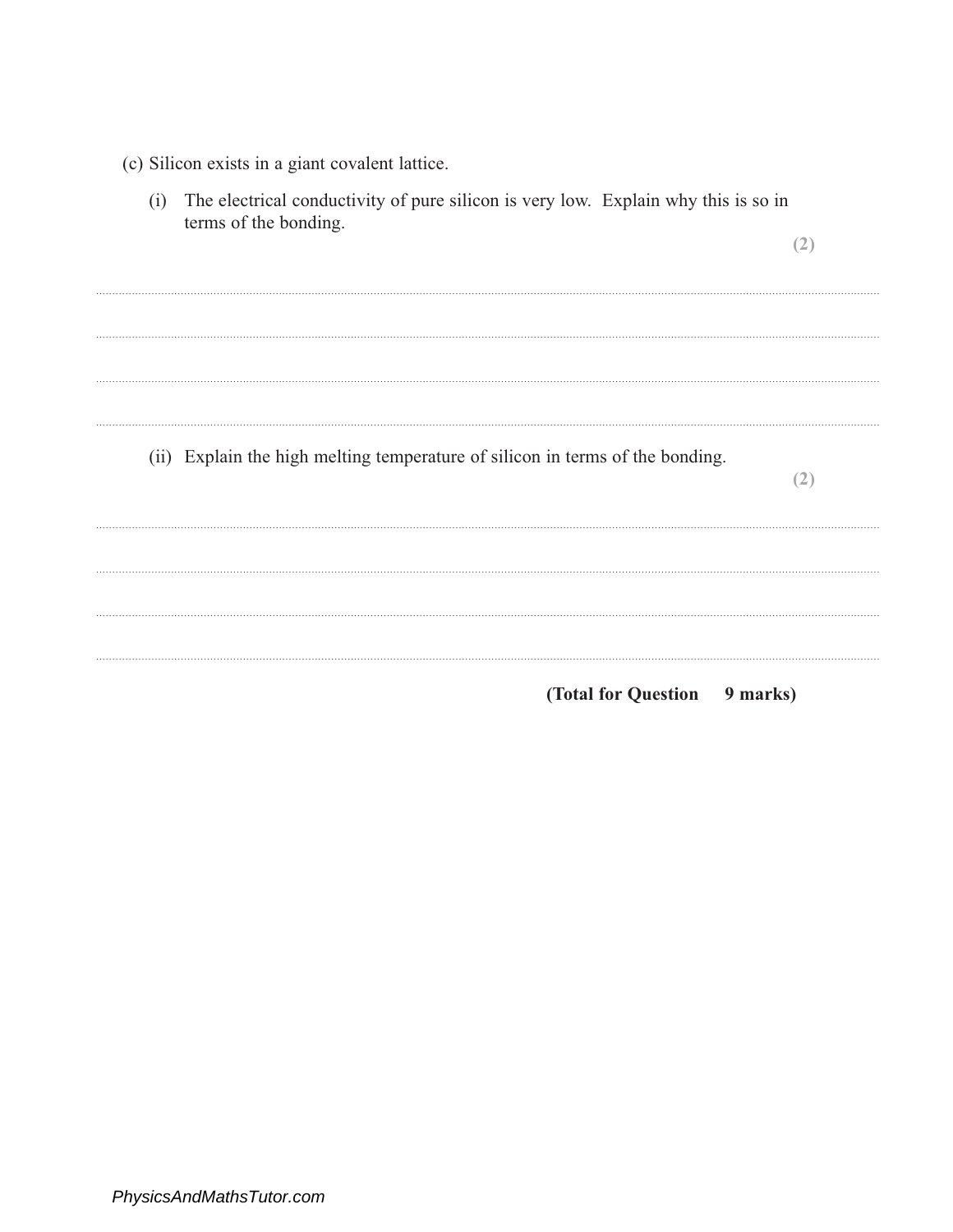- **3** This question is about the properties of ions and ionic compounds.
- (a) Solid calcium carbonate, CaCO<sub>3</sub>, has a giant ionic structure.
	- (i) Draw a diagram (using dots or crosses) for a calcium **ion**. Show **ALL** the electrons and the charge on the ion.

(ii) Complete the electronic configuration for a calcium **ion**.

**(1)**

**(2)**

## **1s2**

(iii) Would you expect a calcium ion to be bigger, smaller or the same size as a calcium atom? Give TWO reasons to explain your answer.

**(2)**

(iv) Explain why ionic compounds have relatively high melting temperatures.

**(2)**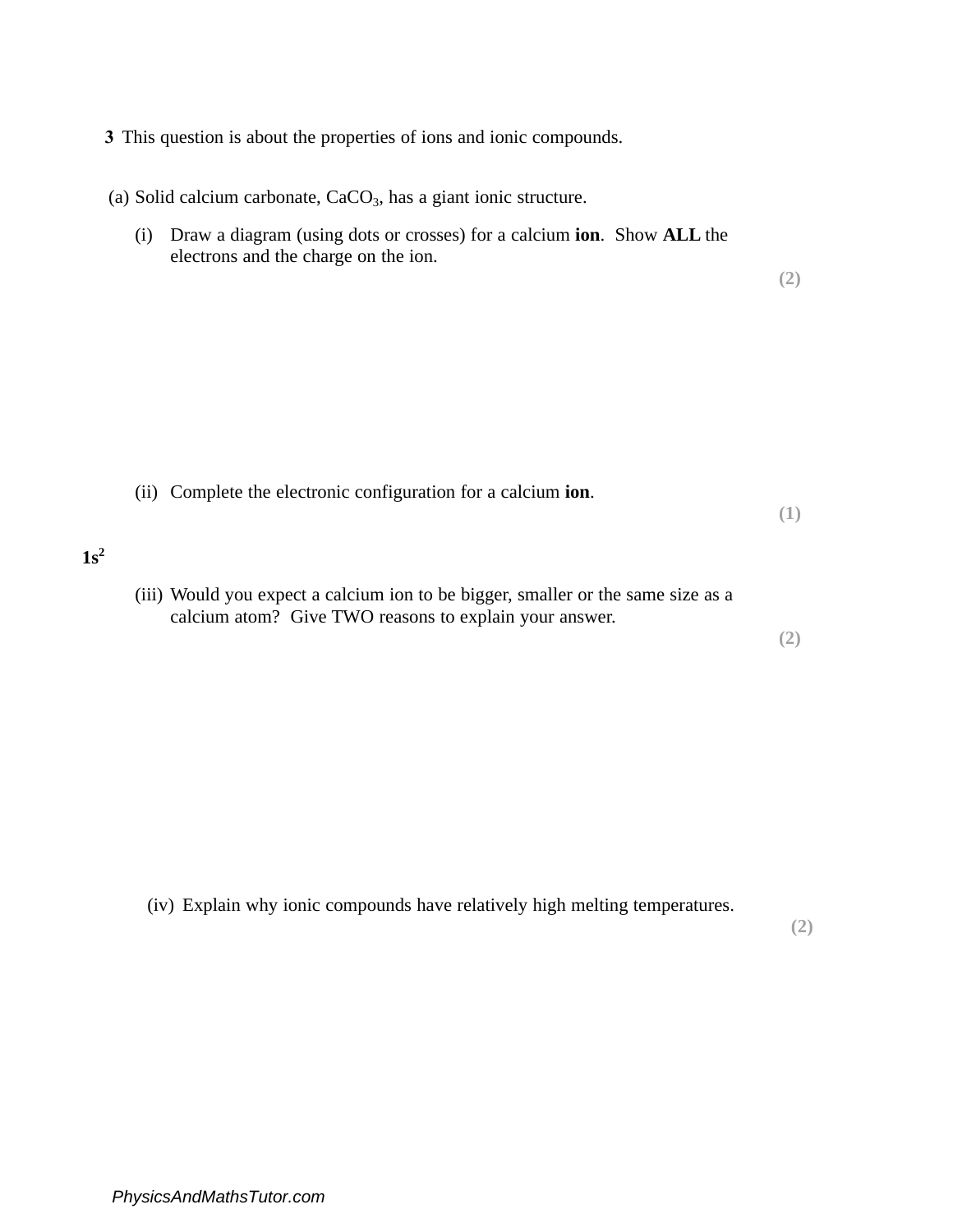- (b) Changes in the concentration of ions in a solution can be estimated by measuring the electrical conductivity of the solution.
	- (i) Explain why solutions of ions are able to conduct electricity.

**(1)**

(ii) Suggest why aqueous solutions of calcium chloride,  $CaCl<sub>2</sub>(aq)$ , and barium chloride,  $BaCl<sub>2</sub>(aq)$ , of the same molar concentration, have different electrical conductivities.

**(1)**

(iii) 1 kg of a solution contains 0.100 mol of calcium ions,  $Ca^{2+}$ .

What is the concentration of the calcium ions by mass in parts per million (ppm)?

[Assume the relative atomic mass of calcium is 40.]

**(2)**